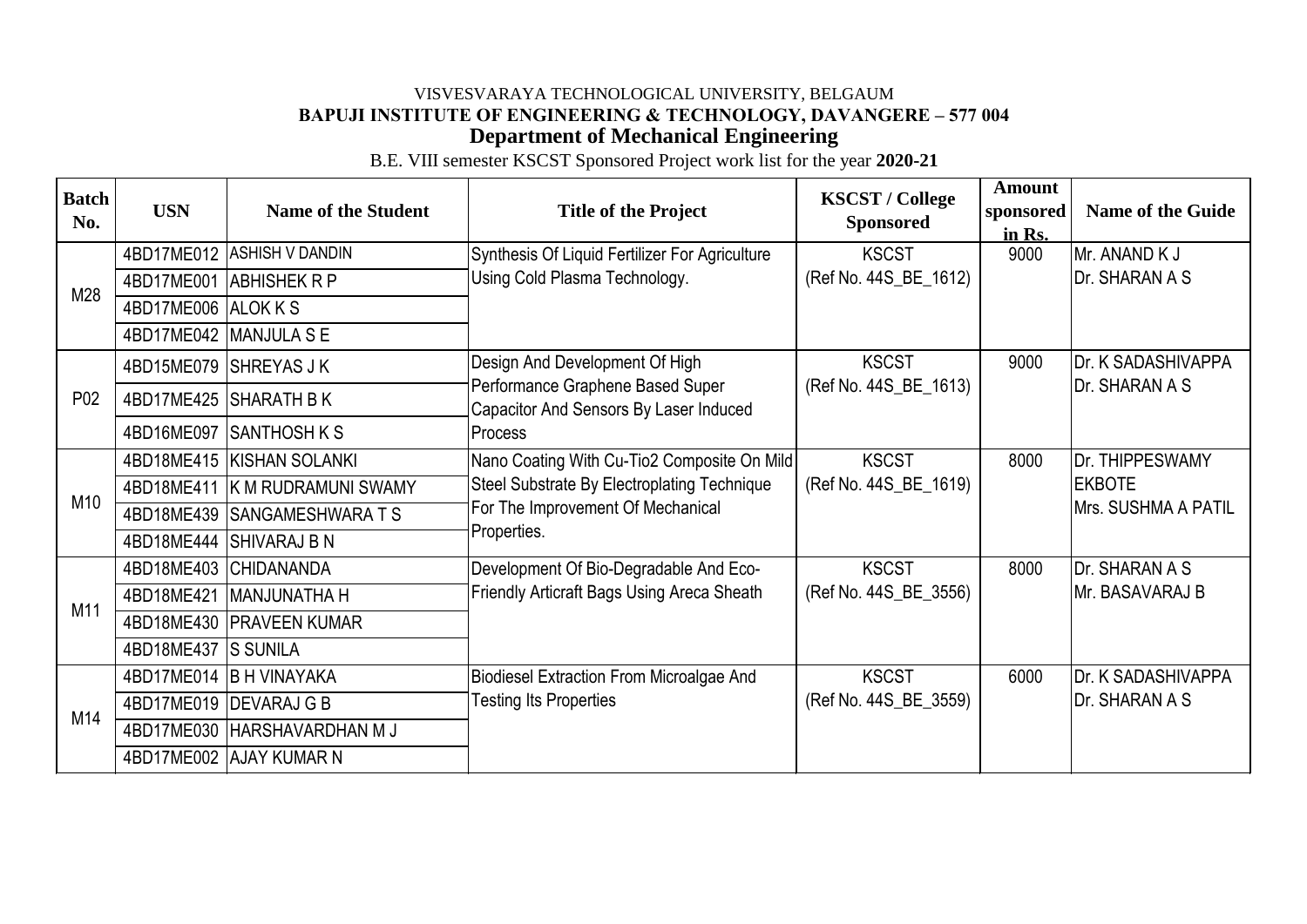B.E. VIII semester KSCST Sponsored Project work list for the year **2019-20**

| <b>Batch</b><br>No. | <b>USN</b>          | <b>Name of the Student</b> | <b>Title of the Project</b>                                                               | <b>KSCST / College</b><br><b>Sponsored</b> | <b>Amount</b><br>sponsored<br>in Rs. | <b>Name of the Guide</b> |
|---------------------|---------------------|----------------------------|-------------------------------------------------------------------------------------------|--------------------------------------------|--------------------------------------|--------------------------|
|                     | 4BD17ME411          | Mahadesh Pravin Jagannath  | Design and Facbrication of Laser Induced Graphene                                         | <b>KSCST</b>                               | 5000                                 | Dr. K Sadashivappa       |
| M13                 | 4BD17ME413          | Mansoor                    | Setup                                                                                     | (Ref No. 43S_BE_1446)                      |                                      | Dr. Sharan A.S           |
|                     | 4BD17ME423          | Sannamallappa K N          |                                                                                           |                                            |                                      |                          |
|                     | 4BD17ME431          | Tejas B                    |                                                                                           |                                            |                                      |                          |
|                     | 4BD17ME402          | Amaresh K                  | <b>IOT Based Hydroponics System for Agricultural</b>                                      | <b>KSCST</b>                               | 5000                                 | Mr. D E Umesh            |
| M15                 | 4BD17ME400          | Aditya Sunil Appannavar    | Plants                                                                                    | (Ref No. 43S_BE_1441)                      |                                      | Dr. K Sadashivappa       |
|                     | 4BD17ME403          | Amol Sanganath             |                                                                                           |                                            |                                      |                          |
|                     | 4BD17ME428          | Sunilkumar N               |                                                                                           |                                            |                                      |                          |
|                     | 4BD16ME088          | Tejas P                    | Jet Fuel Production from Waste Plastics Via<br>Catalytic Pyrolysis With Activated Carbons | <b>KSCST</b>                               | 5500                                 | Dr. Sharan A.S.          |
| M20                 | 4BD16ME082          | Shashidhar K               |                                                                                           | (Ref No. 43S_BE_1452)                      |                                      | Dr. K Sadashivappa       |
|                     | 4BD17ME404          | Arjun C                    |                                                                                           |                                            |                                      |                          |
|                     |                     | 4BD17ME410 Madhusudhana M  |                                                                                           |                                            |                                      |                          |
|                     | 4BD16ME059          | Nikhil Kulkarni            | Synthesis and Characterization of Silver                                                  | <b>KSCST</b>                               | 5000                                 | Dr. K Sadashivappa       |
|                     | 4BD16ME002          | Abhaykumar Ukkali          | Nanoparticles for their Antioxdant, Anti-Infammatory<br>and Anti-Bacterial Activities     | (Ref No. 43S_BE_1447)                      |                                      | Dr. Sharan A.S           |
| M26                 | 4BD16ME015          | Amit Arjun Malali          |                                                                                           |                                            |                                      |                          |
|                     | 4BD16ME055 N Dileep |                            |                                                                                           |                                            |                                      |                          |
| M27                 | 4BD16ME005          | Ajay C                     | Development of Hybrid Composite by Using Natural                                          | <b>KSCST</b>                               | 5000                                 | Dr. Thippeswamy          |
|                     | 4BD15ME039          | <b>Kushal Y M</b>          | Fibres & Waste Plastic for Domestic Application                                           | (Ref No. 43S_BE_1444)                      |                                      | Ekbote                   |
|                     | 4BD16ME017          | Arjun G Bhoote             |                                                                                           |                                            |                                      | Mr. H N Ravikumar        |
|                     | 4BD16ME027          | Chandru Kalahalamath       |                                                                                           |                                            |                                      |                          |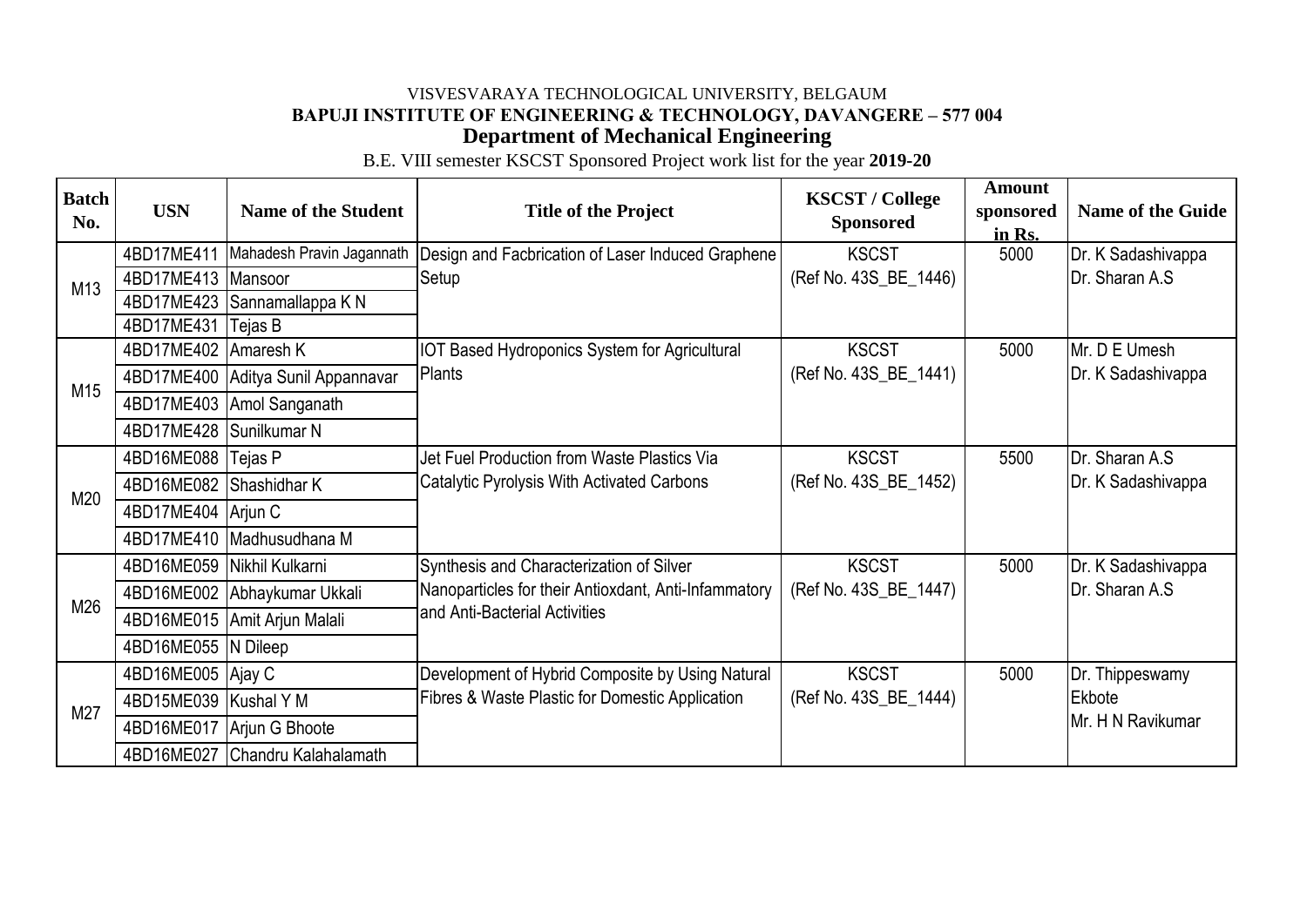# **Department of Mechanical Engineering** VISVESVARAYA TECHNOLOGICAL UNIVERSITY, BELGAUM **BAPUJI INSTITUTE OF ENGINEERING & TECHNOLOGY, DAVANGERE – 577 004**

| <b>Batch</b><br>No. | <b>USN</b>            | <b>Name of the Student</b>       | <b>Title of the Project</b>                        | <b>VTU Sponsored</b> | <b>Amount</b><br>sponsored<br>in Rs. | <b>Name of the Guide</b>   |
|---------------------|-----------------------|----------------------------------|----------------------------------------------------|----------------------|--------------------------------------|----------------------------|
| M01                 | 4BD16ME073 Sagara A S |                                  | Design And Fabrication Of Hybrid Solar Cell For E- | VTU/Aca/A13/2020-21/ | 5000                                 | <b>IDr. A .G Shanakara</b> |
|                     |                       | 4BD16ME089 Thomson K Thomas      | Vehicle Charging                                   | 5058/1               |                                      | Murthy                     |
|                     |                       | 4BD16ME091 Varun U Guddadar      |                                                    | Dt 05-01-2021        |                                      |                            |
| M25                 | 4BD16ME009 Akshay K S |                                  | Development Of Portable Biochar Production Unit    | VTU/Aca/A13/2020-21/ | 5000                                 | Dr. S Kumarappa            |
|                     |                       | 4BD16ME013 Akshaya Kumar G Hegde |                                                    | 5058/1               |                                      |                            |
|                     |                       | 4BD16ME029 Chiranjeevi K H       |                                                    | Dt 05-01-2021        |                                      |                            |
|                     | 4BD16ME045 Karthik N  |                                  |                                                    |                      |                                      |                            |

B.E. VIII semester VTU Sponsored Project work list for the year **2019-20**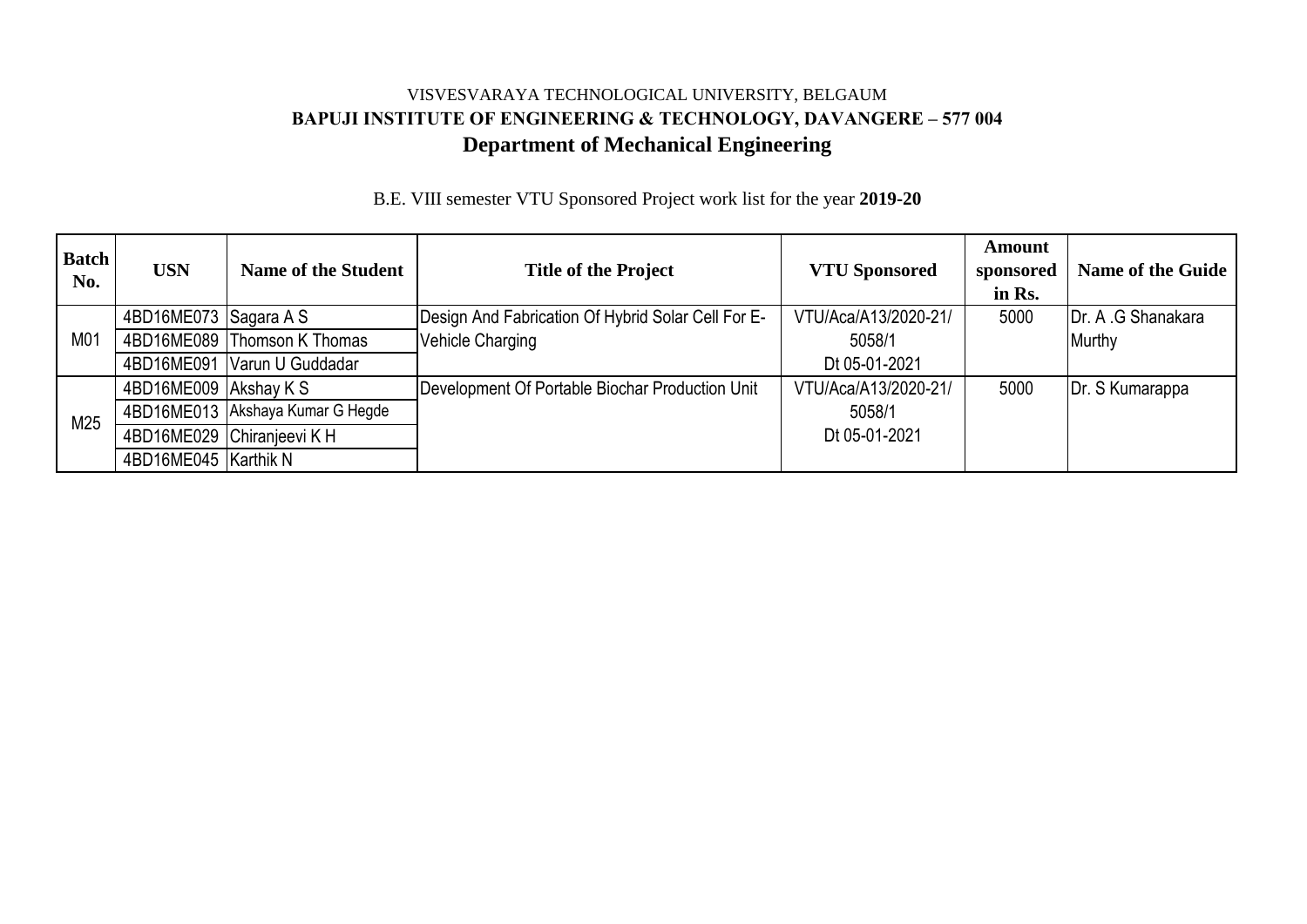B.E. VIII semester KSCST Sponsored Project work list for the year **2018-19**

| <b>Batch</b><br>No. | <b>USN</b>               | <b>Name of the Student</b>       | <b>Title of the Project</b>                                             | <b>KSCST / College</b><br><b>Sponsored</b> | <b>Amount</b><br>sponsored<br>in Rs. | <b>Name of the Guide</b> |
|---------------------|--------------------------|----------------------------------|-------------------------------------------------------------------------|--------------------------------------------|--------------------------------------|--------------------------|
|                     | 4BD15ME015               | Dileep Sajjan                    | Design and Development Low Cost Ultraviolet and                         | <b>KSCST</b>                               | 9000                                 | B. Basavaraj             |
|                     |                          | 4BD15ME045   Mrutuynjaya V H     | Ultra sonic Disinfection Device For Rural Hospital                      | (Ref No. 42S_BE_1213)                      |                                      | Dr. Sharan A.S           |
| P                   | 4BD15ME087               | Supreeth S.K                     |                                                                         |                                            |                                      |                          |
|                     | 4BD15ME093               | Veeresh B Kadi                   |                                                                         |                                            |                                      |                          |
|                     | 4BD15ME052               |                                  | Prashanth Thanaji Yadav Eco Friendly Water filtration Using Plant Xylem | <b>KSCST</b>                               | 7000                                 | Dr. C.B. Suresh          |
|                     | 4BD15ME097               | Vinay Ramesh Soppadal            |                                                                         | (Ref No. 42S_BE_1813)                      |                                      | Dr. Sharan A.S           |
| M7                  |                          | 4BD16ME413   Kumbhar Rohit Ashok |                                                                         |                                            |                                      |                          |
|                     | 4BD16ME414               | Mahadev Sanadi                   |                                                                         |                                            |                                      |                          |
|                     | 4BD15ME022               | Harsha Kumar K S                 | Paper Recycling Machine                                                 | <b>KSCST</b>                               | 9000                                 | Prashanth S.J            |
| M <sub>8</sub>      | 4BD15ME026               | Jagadeesh Bhim Walake            |                                                                         | (Ref No. 42S_BE_1212)                      |                                      |                          |
|                     | 4BD15ME088               | Vanka Vamshikrishna              |                                                                         |                                            |                                      |                          |
|                     | 4BD16ME422               | Omkar                            |                                                                         |                                            |                                      |                          |
|                     | 4BD15ME098               | Vinaykumar Hiremath              | S.M.A.R.T Portable fruit preservation System                            | <b>KSCST</b>                               | 12000                                | Dr. K. Sadashivappa      |
| M13                 |                          | 4BD16ME412 Mohan Kumar K.U       |                                                                         | (Ref No. 42S_BE_1209)                      |                                      | Dr. Sharan A.S           |
|                     | 4BD16ME420   Nagesha H M |                                  |                                                                         |                                            |                                      |                          |
|                     | 4BD16ME430               | Srinivas S.V                     |                                                                         |                                            |                                      |                          |
|                     | 4BD15ME013               | Chandrashekara N.R               | Development of Bio medical waste Incinerator by                         | <b>KSCST</b>                               | 8000                                 | Dr. S. Kumarappa         |
| M21                 | 4BD15ME025               | Hosakere sandeepkumar            | using Electromagnetic Induction.                                        | (Ref No. 42S_BE_3160)                      |                                      |                          |
|                     |                          | 4BD15ME040 Manjunath S.R         |                                                                         |                                            |                                      |                          |
|                     |                          | 4BD15ME046 Muti Ur Rahman        |                                                                         |                                            |                                      |                          |
|                     | 4BD15ME019               | H.K Gurudatta                    | Design and Fabrication of Areca Nut plucking                            | <b>KSCST</b>                               | 9000                                 | B.S. Umesh               |
| M22                 | 4BD15ME010 Balaji. A     |                                  | Machine                                                                 | (Ref No. 42S_BE_2996)                      |                                      |                          |
|                     | 4BD15ME062               | Rohan Nagaraj Shet               |                                                                         |                                            |                                      |                          |
|                     | 4BD15ME066 Sagar R       |                                  |                                                                         |                                            |                                      |                          |